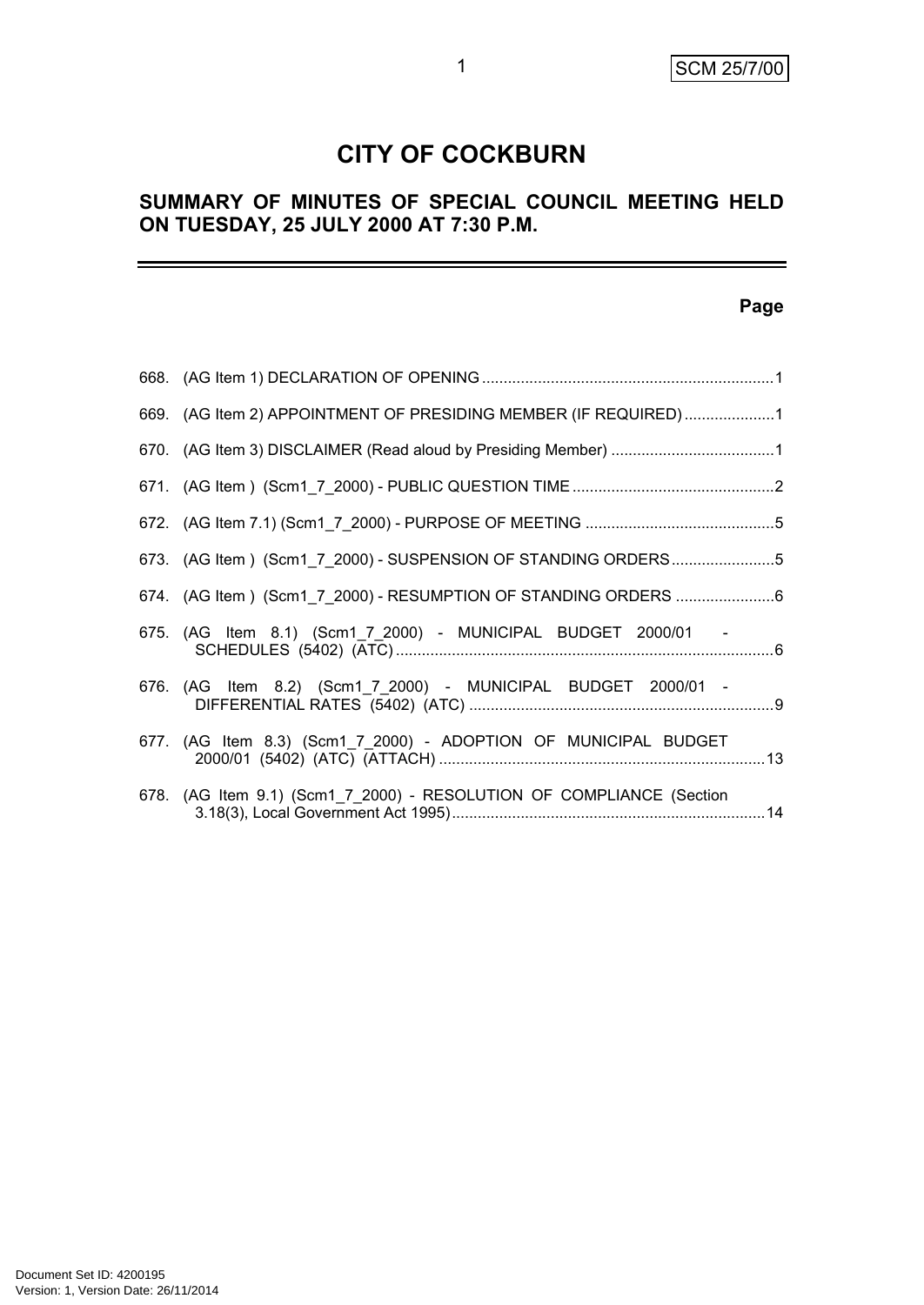Document Set ID: 4200195<br>Version: 1, Version Date: 26/11/2014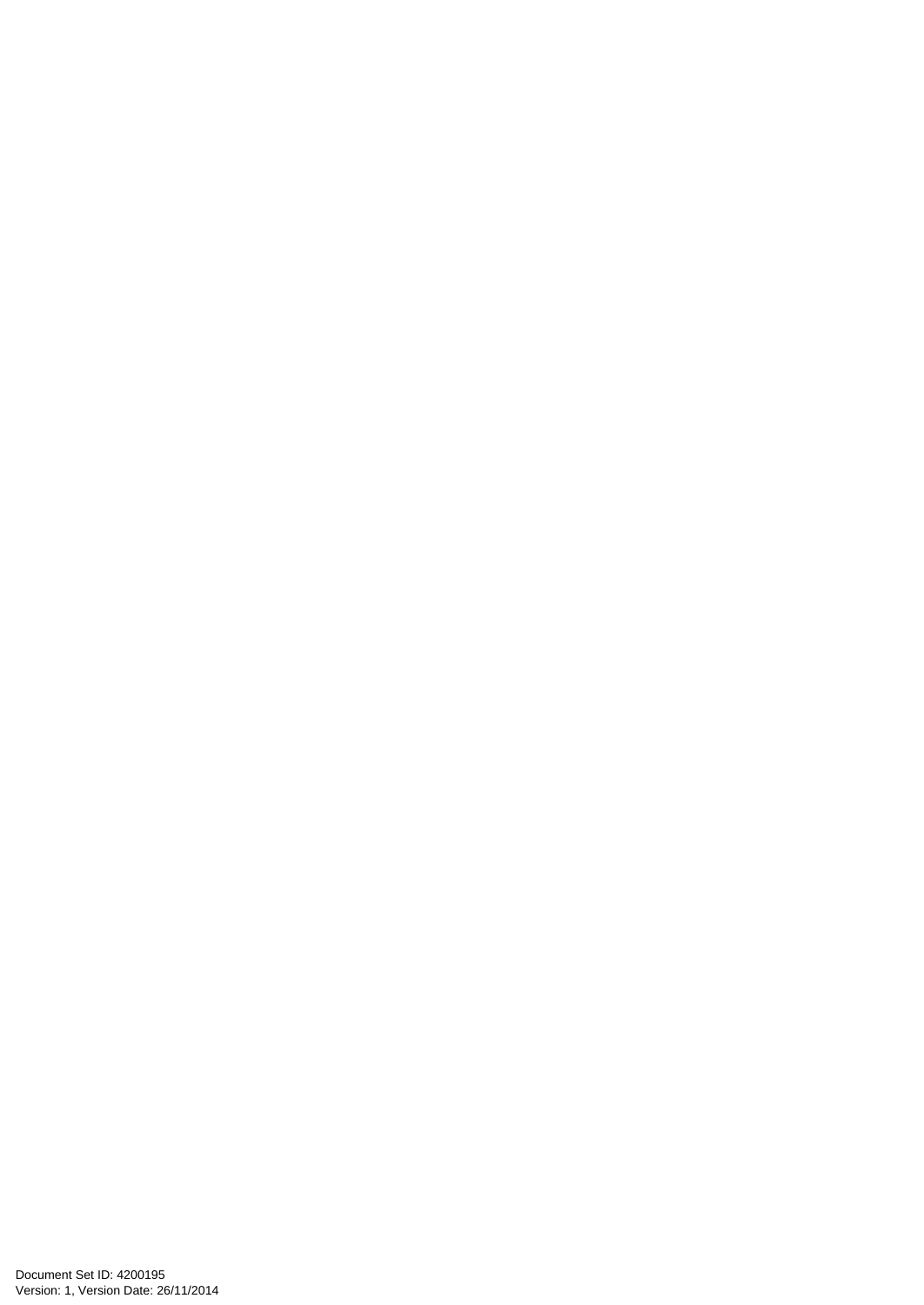# **CITY OF COCKBURN**

# **MINUTES OF SPECIAL COUNCIL MEETING HELD ON TUESDAY, 25 JULY 2000 AT 7:30 P.M.**

#### **PRESENT:**

#### **COUNCIL MEMBERS**

| Mr J F Donaldson | $\overline{\phantom{0}}$ | <b>Chairperson of Joint Commission</b> |
|------------------|--------------------------|----------------------------------------|
| Ms J L Smithson  | $\overline{\phantom{0}}$ | Joint Commissioner                     |
| Mr M A Jorgensen | $\overline{\phantom{0}}$ | Joint Commissioner                     |

#### **IN ATTENDANCE**

| Mr R W Brown    |                | <b>Chief Executive Officer</b>             |
|-----------------|----------------|--------------------------------------------|
| Mr D M Green    | $\blacksquare$ | <b>Director Community Services</b>         |
| Mr A T Crothers | $\sim$         | Director, Finance & Corporate Services     |
| Mr S M Hiller   | $\blacksquare$ | Director, Planning & Development           |
| Mr B K Greay    | ۰              | Director, Engineering & Works              |
| Mr K Lapham     | $\blacksquare$ | Manager, Finance                           |
| Mrs B Pinto     | $\sim$         | Secretary/PA, Finance & Corporate Services |
| Mrs C Button    | -              | <b>Customer Services Manager</b>           |

#### <span id="page-2-0"></span>**668. (AG Item 1) DECLARATION OF OPENING**

The Presiding Member declared the meeting open at 7.32 pm

#### <span id="page-2-1"></span>**669. (AG Item 2) APPOINTMENT OF PRESIDING MEMBER (IF REQUIRED)**

Nil

#### <span id="page-2-2"></span>**670. (AG Item 3) DISCLAIMER (Read aloud by Presiding Member)**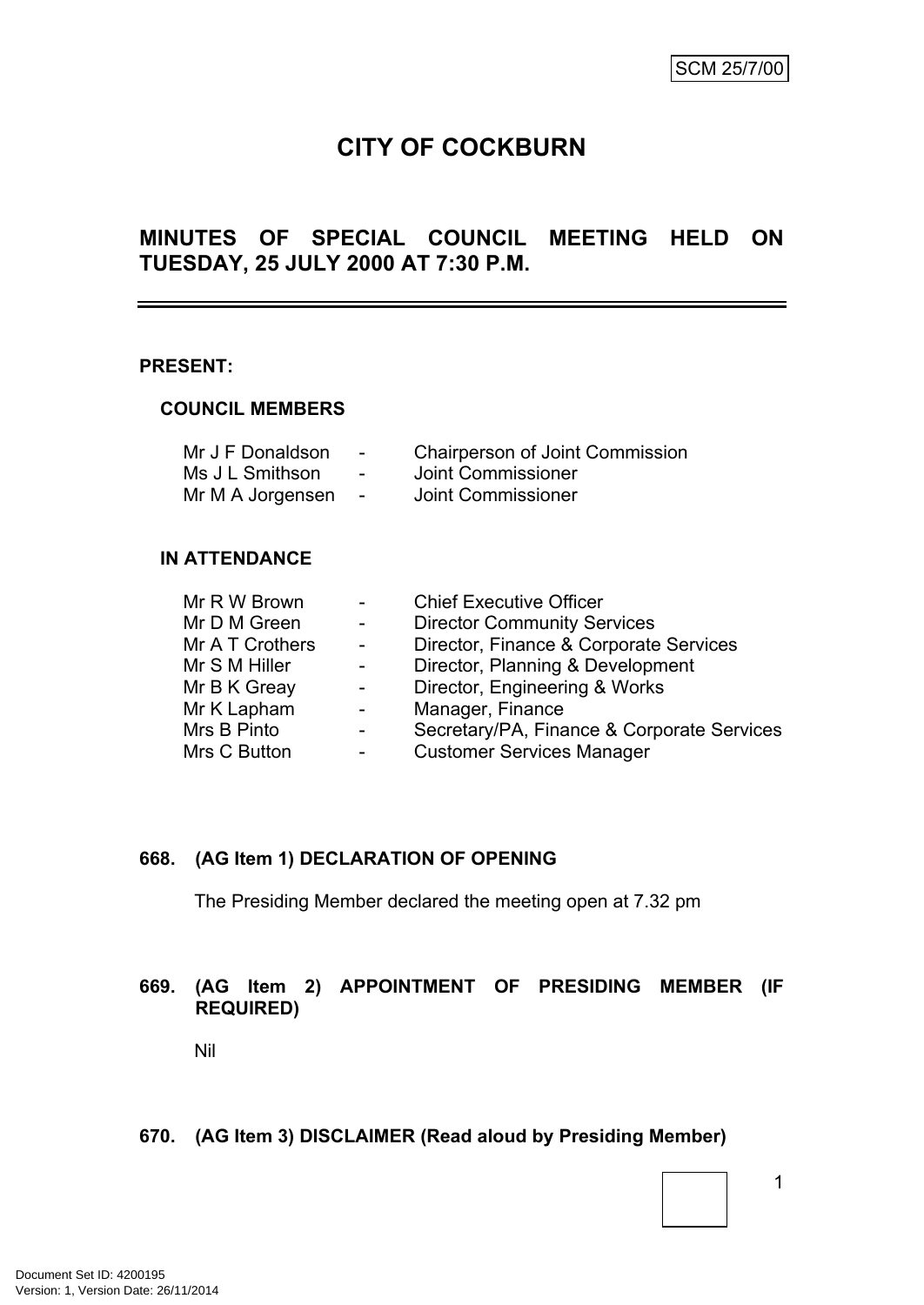Members of the public who attend Council Meetings, should not act immediately on anything they hear at the Meetings, without first seeking clarification of Council's position. Persons are advised to wait for written advice from the Council prior to taking action on any matter that they may have before Council.

## <span id="page-3-0"></span>**671. (AG Item ) (Scm1\_7\_2000) - PUBLIC QUESTION TIME**

**Mr Colin Crook**, resident of Spearwood tabled a letter in relation to Council's accountability to the public in providing information relative to the Agenda Papers for tonight's Special Council Meeting. He said, in his opinion the City's attitude towards community input to the 2000/01 Budget was a complete waste of time in attempting to participate and therefore resolved to accept it as recommended and criticise it later.

Mr Crook also asked the Commissioners what a *Parts Cleaner* is, which appeared under the Small Plant Schedule on Page 50 of Book I? Cmr Donaldson requested the Director, Engineering and Works to respond to which he replied that it was a request received from the Workshop to assist the mechanics in their work, as they spent much time having to do it manually when they could be attending to more important jobs. Mr. Crook was unhappy with the reply that was given, so Cmr Donaldson reiterated what was said earlier. He asked Mr. Crook whether he was happy with the answer or whether he preferred to have it in writing. Mr. Crook replied he was satisfied, but wished to discuss it at a later date.

**Mrs Mary Jenkins** of Spearwood spoke in relation to funds placed on the 2000/01 Budget for the upgrade of toilets at Coogee Beach. She said that only \$20,000 had been allocated to upgrade the changing rooms and toilets at Coogee Beach, which in her opinion were insufficient to carry out the necessary works required at Coogee Beach. She requested Council to spend the \$90,000 allocated to Catherine Point towards the upgrade of Coogee Beach. Mrs Jenkins said that it is time that the profile of Cockburn is improved so that tourists and visitors feel it is safe to visit one of the most popular beaches in the metropolitan area.

Cmr Donaldson replied that the issues raised require much study and a fair re-arrangement of items within the overall budget, and therefore would be incompatible with what Council would like to achieve tonight. However, Council has within its power during the year to assess the projects, which are designated in the budget with works priorities and if it deems appropriate, to re-assign monies to increase the funds on a particular item. Cmr Donaldson said that in response to the queries,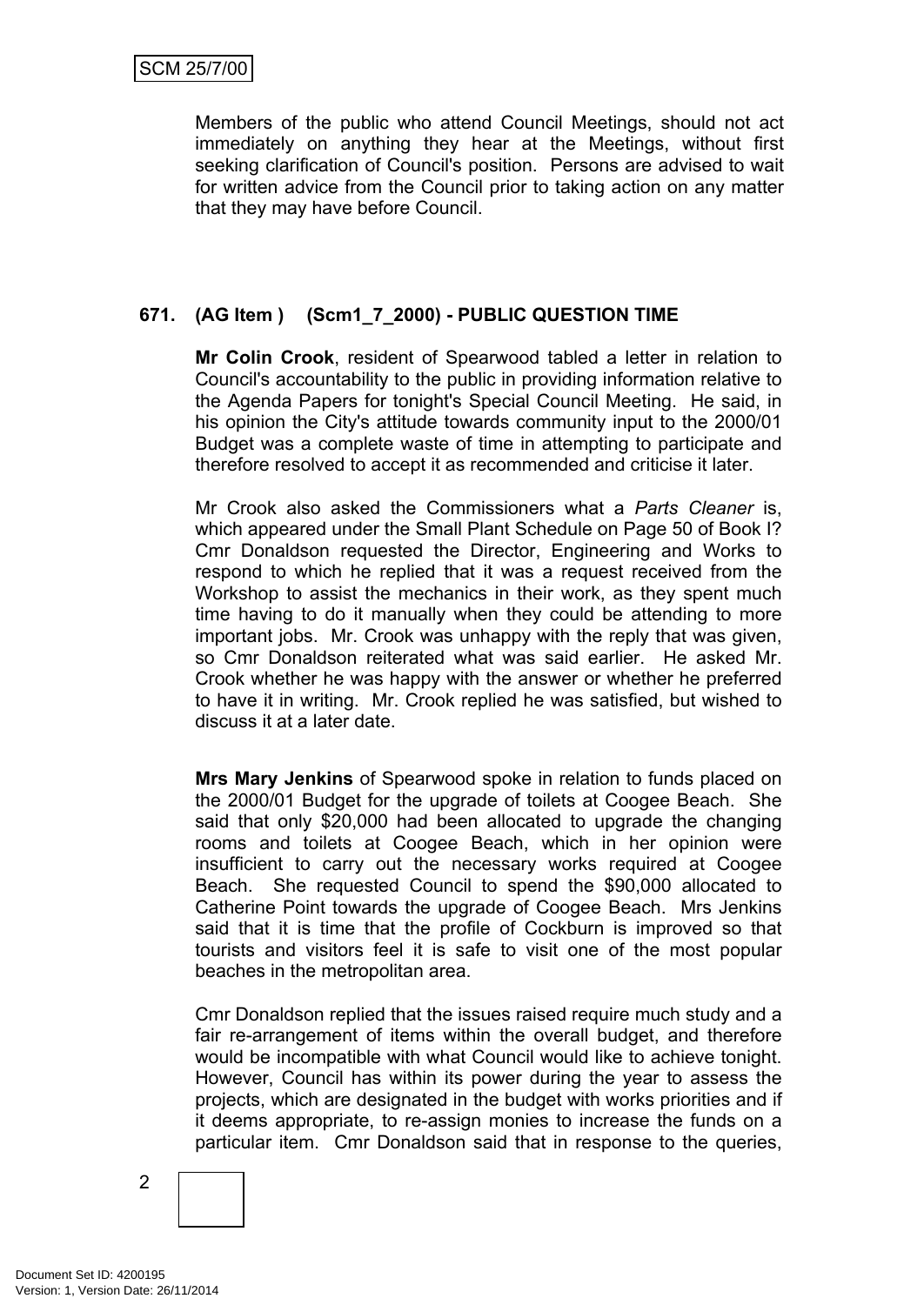the Works Department will be approached to look at the Coogee Beach toilets with respect to issues raised and particularly in light of the tourism nature of the area and see if the Budget allocation is sufficient.

Mrs Jenkins also spoke on Child Safety in Children's Playgrounds. She said the recent upgrade of the children's play equipment in Manning Park and Coogee Beach poses a great safety threat to any child who uses these facilities. She requested that the sand be removed as soon as possible and be replaced by safe floor covering in each of these playgrounds and any other playgrounds in Cockburn that has sand as the base. Mrs Jenkins requested that this cost be included in the budget and the work done immediately before a child is put at risk.

Cmr Donaldson responded by saying that the issues raised are valid and Council will look into them.

**Mr. Laurie Humphreys** of Coolbellup spoke on Item 8.1 of the Agenda and Page 10 of Book I - Coolbellup Community Association - Commemorative Honor Board. He felt that this is a worthy cause and requested Commissioners to give some consideration towards this request.

Mr. Humphreys also queried the amount allocated on this year's Budget with regard to the Community Group Newsletter Subsidy from \$10,000 to \$5,000. He asked whether Council was going to notify the community groups of this reduction in funds allocation in this year's Budget, which meant that these groups may need to reduce the number of publications they put out.

Director, Finance and Corporate Services stated that less than \$3,800 was spent from this account in the last year and he felt that these funds could be better placed elsewhere, where it is needed.

**Mrs. Val Oliver** of Coolbellup spoke in relation to the Croation Soccer Club. She asked if the full cost of Lot 14 Progress Drive had been paid to Council for this land? Cmr Donaldson asked the Chief Executive Officer to respond, to which he replied that the total price for the land purchase was \$220,000. As a result of Council decision a \$10,000 deposit had to be made, which was been paid. An amount of \$125,000 had to be paid towards development costs. The balance of the \$220,000 will be paid when the land is available for purchase. The Chief Executive Officer stated that the balance of \$99,481 has been set aside for costs which the Club is paying towards infrastructure, sewerage, power and water. Mrs Oliver asked what is Council going to spend \$196,857 on? The Chief Executive Officer replied that he did not have the detail but it was his understanding that the amount reflected in the Business Plan would have been the amount that would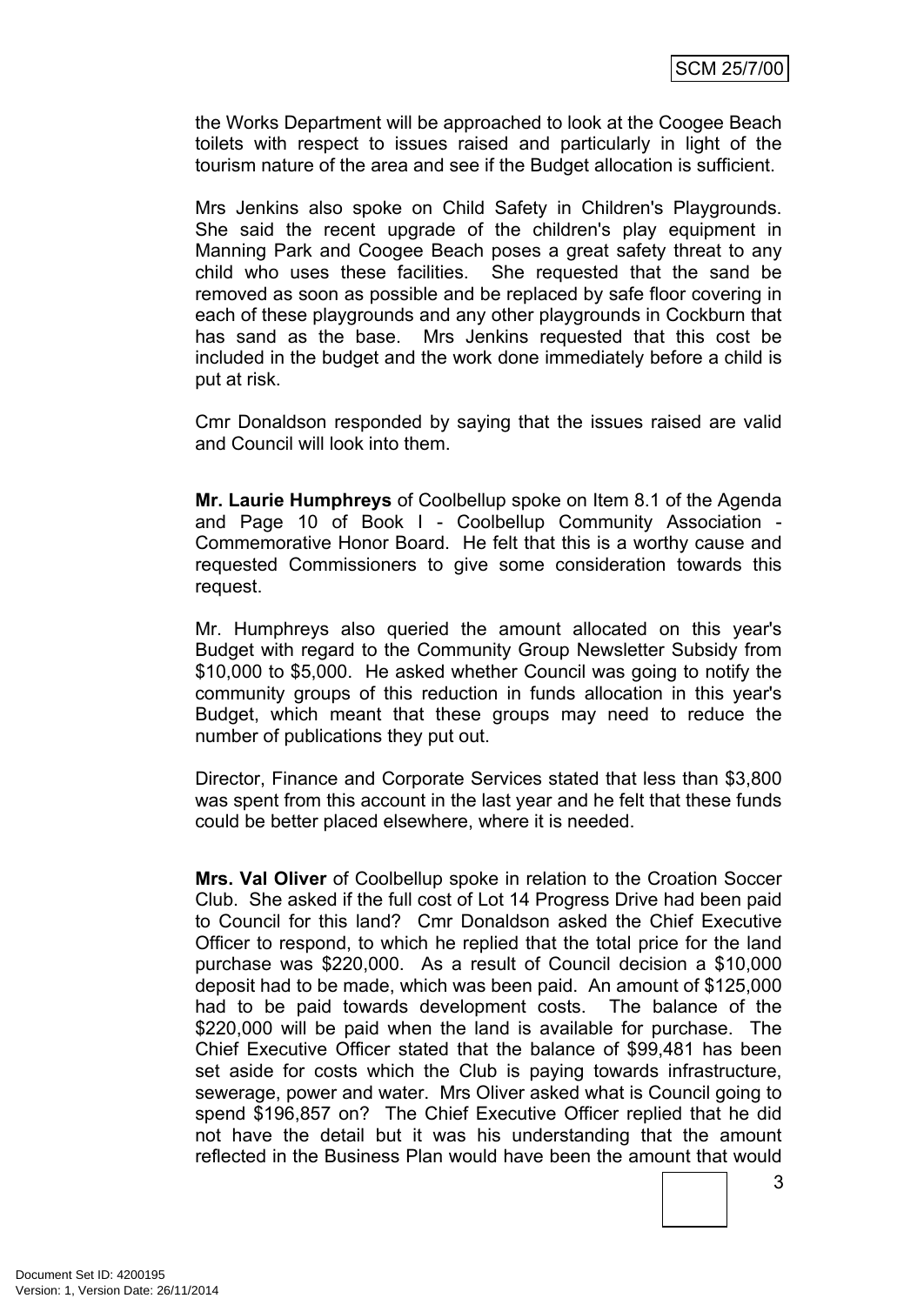have been spent, such as the cost of the sewer, a contingency sum , money towards water and a clean up of the site. Mrs Oliver said that the Business Plan had been varied several times and it should have been prepared indicating what this Club was going to cost the ratepayers in the long term. It should have explained in full how much the Club would be paying and how much did it cost Council so far.

Cmr Donaldson thanked Mrs Oliver and stated that the Business Plan had not been varied and the money spent was spent in accordance with that original Business Plan. He also mentioned that the Chief Executive Officer was happy to write in detail of all expenses relating to the WA Croation Club, if Mrs Oliver so wished. Mrs Oliver did emphasise that there had been variances as the Club was only given a specific timeframe, which was only to be within about 12 months. Chief Executive Officer replied that Council did extend the time to the end of August for the settlement of that particular site. There had been continued problems in connection with the sewer. She asked whether Progress Drive had to be raised for this purpose? The Chief Executive Officer responded that the Water Corporation was requesting Council to pay the \$100,000 that had been set aside for the connection of the sewer towards public infrastructure works, such as roads, if such amount was not required for its original purpose. Council responded to Water Corporation saying it will not use those funds for this purpose and should they wish a contribution, then the Water Corporation will have to approach Council with a specific request for a contribution.

**Mr Stephen Lee** thanked the Commissioners and staff in the overall preparation of the 2000/01 Budget and also for the preparation of all the Statements which were provided. He supported the thrust of the Budget, being more funding for cleaning-up/beautification works.

**Mr Christopher Crane** of Hamilton Hill spoke regarding the charges for photocopying at the Spearwood Library. He said he had been a regular user at the Library and does a significant amount of photocopying. He queried why these charges had been increased from 10¢ to 20¢ about a month ago, and further more it has increased an extra 10¢, up to 30¢. He also stated that he was aware that due to the Goods and Services Tax there should not have been an increase in photocopying. Cmr Donaldson requested Director, Community Services to respond to which he replied that it is his understanding that the increase reflects the cost to the organisation and is passed on to the consumer. He was still unsure and preferred that the matter be taken on notice. Cmr Donaldson replied that the matter will be responded to in writing.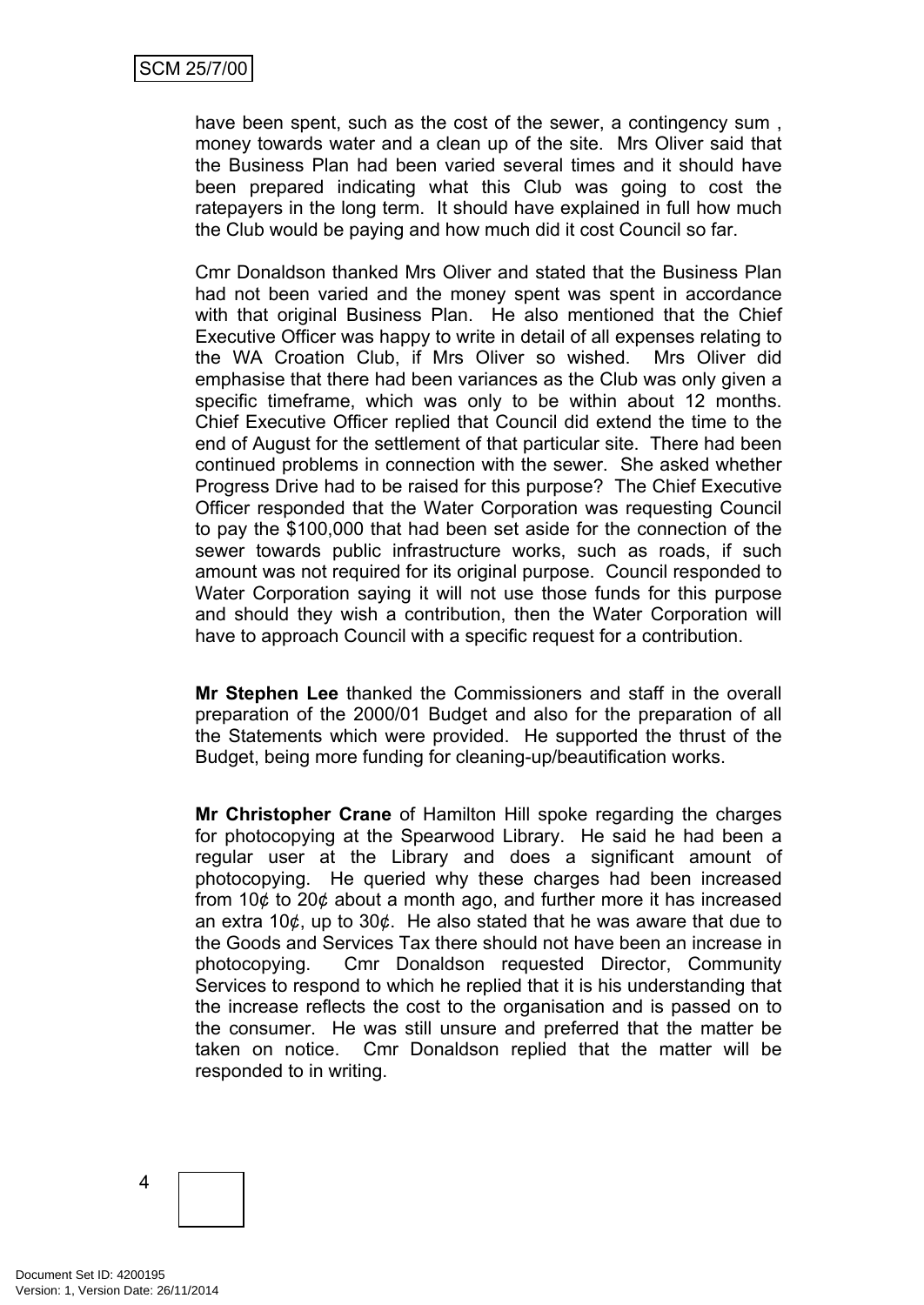## <span id="page-6-0"></span>**672. (AG Item 7.1) (Scm1\_7\_2000) - PURPOSE OF MEETING**

The purpose of the Meeting is to adopt the Municipal Budget for the financial year 2000/01.

#### <span id="page-6-1"></span>**673. (AG Item ) (Scm1\_7\_2000) - SUSPENSION OF STANDING ORDERS**

#### **COUNCIL DECISION**

MOVED Cmr Donaldson SECONDED Cmr Jorgensen that Standing Orders be suspended, the time being 8.00 pm to discuss various matters relating to the 2000/01 Municipal Budget.

#### **CARRIED 3/0**

Discussion took place on various items listed under Item 8.1 (2), those being:

- 1. Coogee Beach changerooms/toilets
- 2. South Lake Leisure Centre duplicated items
- 3. Road Construction
	- Gerald Street, Spearwood traffic management devices

#### **DECLARATION OF CONFLICT OF INTEREST**

The Chief Executive Officer declared a conflict of interest in the Works Program - Road Construction of the 2000/01 Municipal Budget. The nature of the interest being that he lives in Gerald Street, Spearwood.

#### **THE CHIEF EXECUTIVE OFFICER LEFT THE MEETING THE TIME BEING 8.06 PM**

Discussion took place on the traffic management treatment in Gerald Street, Spearwood:

#### **THE CHIEF EXECUTIVE OFFICER RETURNED TO THE MEETING THE TIME BEING 8.09 PM**

Other issues that were discussed were as follows:

- 3. Road Construction
	- Ashwood Pl/Sycamore Ave Drainage
- 4. Information Technology Process of procurement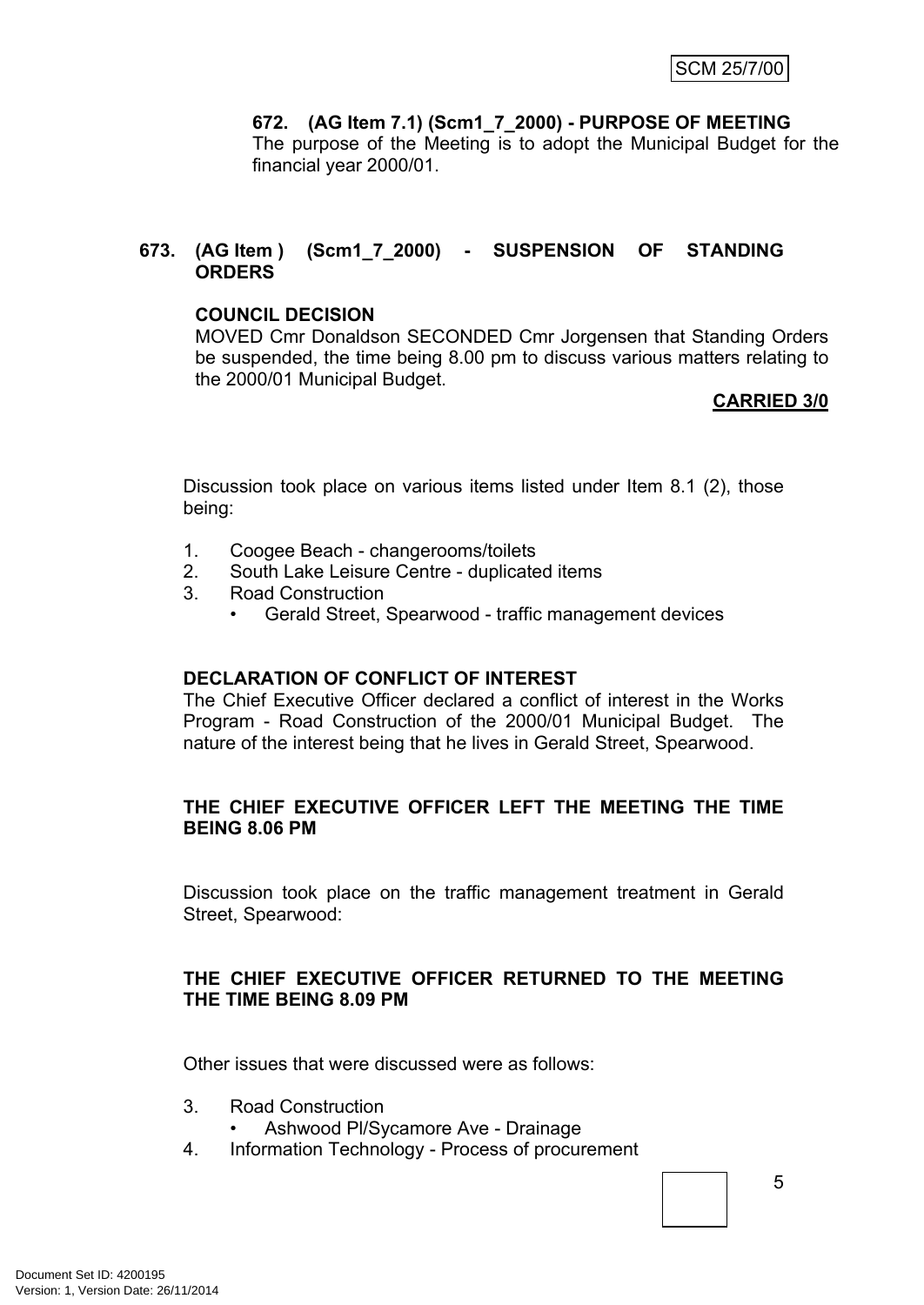- 5. South Lake Ottey Family Centre Airconditioning
- 6. Uncompleted Works Schedule noted
- 7. Fees and Charges Schedule
- 8. Underground Power Funds for Hamilton Hill

#### <span id="page-7-0"></span>**674. (AG Item ) (Scm1\_7\_2000) - RESUMPTION OF STANDING ORDERS**

## **COUNCIL DECISION**

MOVED Cmr Donaldson SECONDED Cmr Jorgensen that Standing Orders be resumed, the time being 8.26 pm.

**CARRIED 3/0**

## <span id="page-7-1"></span>**675. (AG Item 8.1) (Scm1\_7\_2000) - MUNICIPAL BUDGET 2000/01 - SCHEDULES (5402) (ATC)**

# **RECOMMENDATION**

That Council:

- (1) receive the report by the Director, Finance and Corporate Services on the Municipal Budget 2000/01;
- (2) include the items listed in the following schedules attached to the Agenda in the 2000/01 Municipal Budget:
	- 1. Summary of Fees and Charges.
	- 2. Proposed New/Increased Projects.
	- 3. Donations/Contributions.
	- 4. Furniture and Equipment.
	- 5. Information Technology.
	- 6. Waste Services.
	- 7. South Lake Leisure Centre.
	- 8. Road Construction.
	- 9. Footpath Construction.
	- 10. Park Construction.
	- 11. Environmental Services Projects.
	- 12. Buildings Construction/Refurbishment.
	- 13. Major Building Maintenance.
	- 14. Light Fleet.
	- 15. Major Plant.
	- 16. Small Plant.
	- 17. Transfers to Reserve Funds.
	- 18. Uncompleted Projects Carried Forward.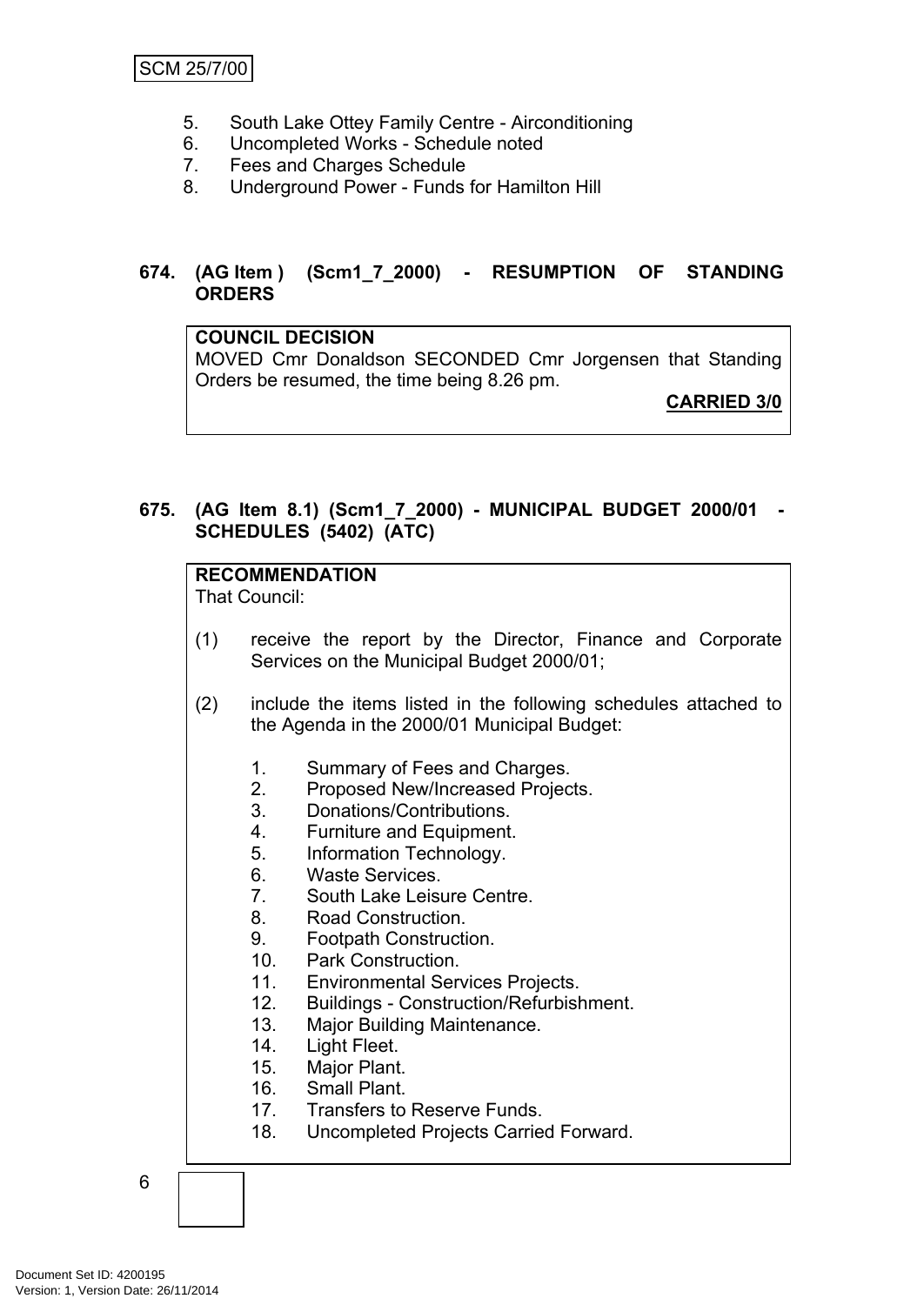## **TO BE PASSED BY ABSOLUTE MAJORITY OF COUNCIL**

## **DECLARATION OF CONFLICT OF INTEREST**

The Chief Executive Officer declared a conflict of interest in Item 8.1. The nature of the interest being that he lives in Gerald Street, which falls under the Works Program - Road Construction of the 2000/01 Municipal Budget.

#### **THE CHIEF EXECUTIVE OFFICER LEFT THE MEETING THE TIME BEING 8.26 PM**

### **COUNCIL DECISION**

MOVED Cmr Jorgensen SECONDED Cmr Smithson that:

- (1) receive the report by the Director, Finance and Corporate Services on the Municipal Budget for 2000/01; and
- (2) include the items listed in the schedules, attached to the Agenda in the 2000/01 Municipal Budget, subject to the following amendments:
	- 1. Road Construction
		- Gerald Street (Phoenix/Spearwood) Traffic Management Treatment - To be placed on the Budget as a contingency allowance to be further considered by Council.
		- Ashwood Place/Sycamore Avenue Extend subsoil drainage - To be placed on the 2000/01 Budget as a contingency allowance to be further considered by Council.

### **THE CHIEF EXECUTIVE OFFICER RETURNED TO THE MEETING THE TIME BEING 8.28 PM**

- 2. South Lake Ottey Family Centre Airconditioning. A contribution of \$5,000 be placed on the 2000/01 Budget, on a dollar for dollar basis.
- 3. Deletion due to the duplication of the following from the South Lake Leisure Centre Schedule:
	- A/c. No.590710 Upgrade toilets/changerooms \$6,000
	- A/c. No.590710 Replace facility and road signage \$6,000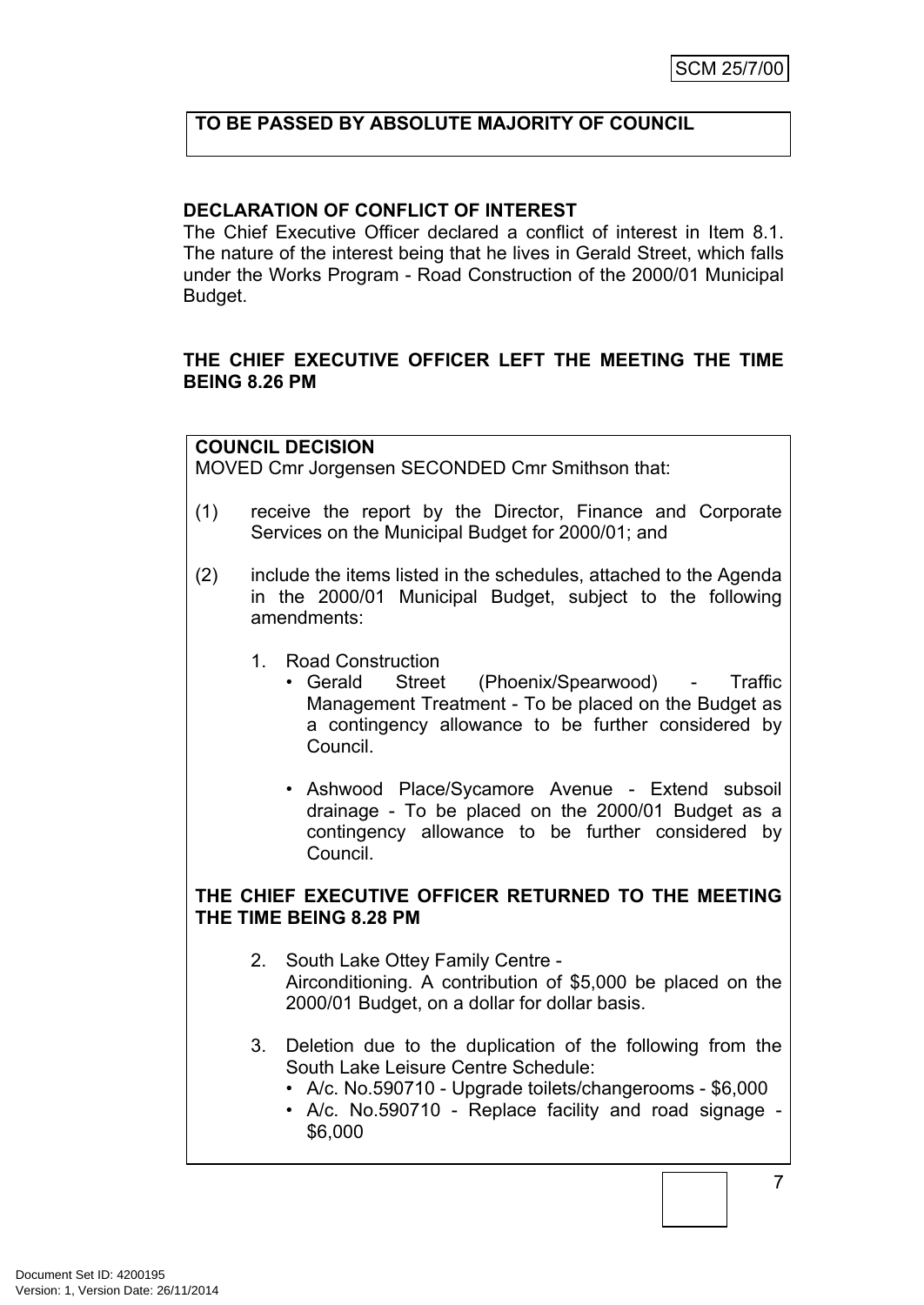4. An amount of \$7,000 be transferred to the Major Refurbishment Buildings Fund.

**CARRIED 3/0**

### **Explanation**

Further to an inspection done of the district the Commissioners felt it inappropriate to allocate \$170,000 towards road works for Gerald Street without further information being presented to Council. It was decided that these funds be left in the Budget, but only as a contingency measure, and the matter will be subject to further Council scrutiny.

In relation to allocation of \$50,000 towards providing a solution to the subsoil drainage problem in Ashwood Place/Sycamore Avenue, the Commissioners having had some of the history outlined, it was decided that the funds remain in the 2000/01 Budget but for this issue also to be placed as a contingency measure, so that the works could be carried out sometime in the future to alleviate the residents problems. A report is to be presented to Council outlining any possible alternative funding sources for this project.

Considering the fact that mothers and children remain at the South Lake Ottey Family Centre for considerable periods of time, Council considered that it would be unacceptable not to have the airconditioning at the Centre. It was decided that an amount of \$5,000 be allocated as a contribution towards the installation of airconditioning, with money being spent on a dollar for dollar basis. Council felt that funds should be sought from the Lotteries Commission or other sources to assist with the upgrade of the facilities at the Centre.

#### **Background**

Council is required to adopt an annual budget by 31 August each financial year.

#### **Submission**

N/A

#### **Report**

A report by the Director, Finance and Corporate Services on the 2000/01 Budget is attached to the Agenda, together with schedules of items included in the proposed Budget. Items considered but not included in the proposed Budget are attached to the report prepared by the Director, Finance and Corporate Services.

## **Strategic Plan/Policy Implications**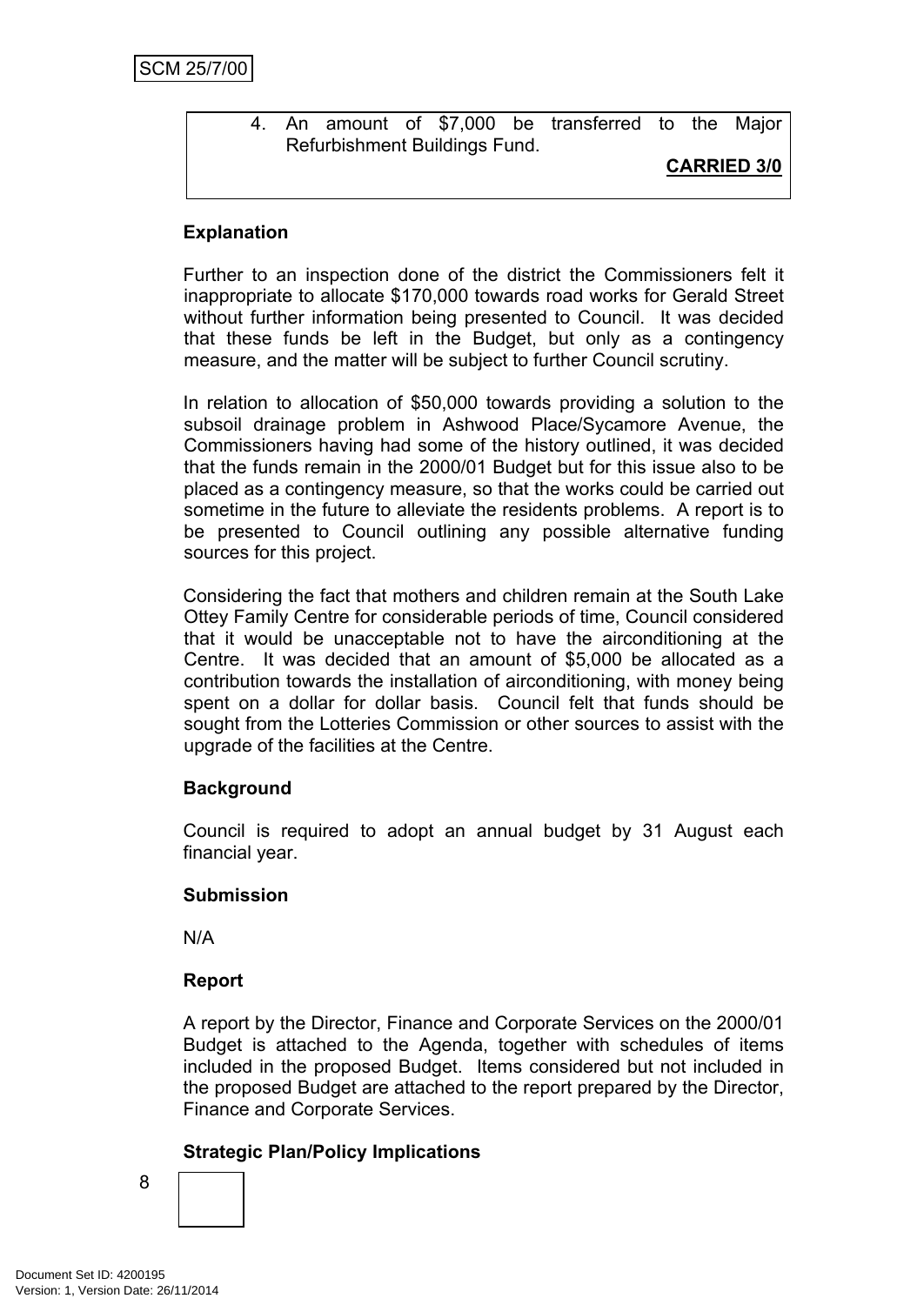The Budget provides funds for Council's activities in 2000/01.

## **Budget/Financial Implications**

The above recommendations have been included in the proposed Budget for 2000/01.

### **Implications of Section 3.18(3) Local Government Act, 1995**

N/A

### <span id="page-10-0"></span>**676. (AG Item 8.2) (Scm1\_7\_2000) - MUNICIPAL BUDGET 2000/01 - DIFFERENTIAL RATES (5402) (ATC)**

| <b>RECOMMENDATION</b><br>That Council adopt the following in its 2000/01 Municipal Budget: |                     |            |  |  |  |  |  |  |
|--------------------------------------------------------------------------------------------|---------------------|------------|--|--|--|--|--|--|
| the rate in the dollar and minimum rate for Council's rate<br>(1)<br>categories are:       |                     |            |  |  |  |  |  |  |
| Category                                                                                   | <b>Minimum Rate</b> | Rate in \$ |  |  |  |  |  |  |
| <b>Residential Improved</b>                                                                | 396.00              | 6.2447     |  |  |  |  |  |  |
| Commercial/Industrial Improved                                                             | 591.00              | 6.2447     |  |  |  |  |  |  |
| Residential/Vacant                                                                         | 396.00              | 10.8169    |  |  |  |  |  |  |
| <b>Commercial/Industrial Vacant</b>                                                        | 591.00              | 10.8169    |  |  |  |  |  |  |
| <b>UFL Residential Improved</b>                                                            | 396.00              | 5.6202     |  |  |  |  |  |  |
| <b>UFL Residential Vacant</b>                                                              | 396.00              | 9.7352     |  |  |  |  |  |  |

Rural/Resource 1 396.00 0.4375 UFL Rural 1996.00 0.3937

(2) the charges for rubbish services be as follows:

- 1. The Rubbish Collection Charge be levied at \$126.00 per assessed collection service for a weekly domestic rubbish collection, with a mobile bin levy of \$27.00 applying to ratepayers who received their bin after 1 July 1997.
- 2. The Rubbish Collection Charge be levied for non-rateable properties at an annual rate of \$265.00 per assessed service for a weekly collection.
- 3. The Commercial, Industrial and Residential premises be charged \$126.00 per assessed service for a bulk service weekly collection, with a bulk bin levy of \$27.00 for all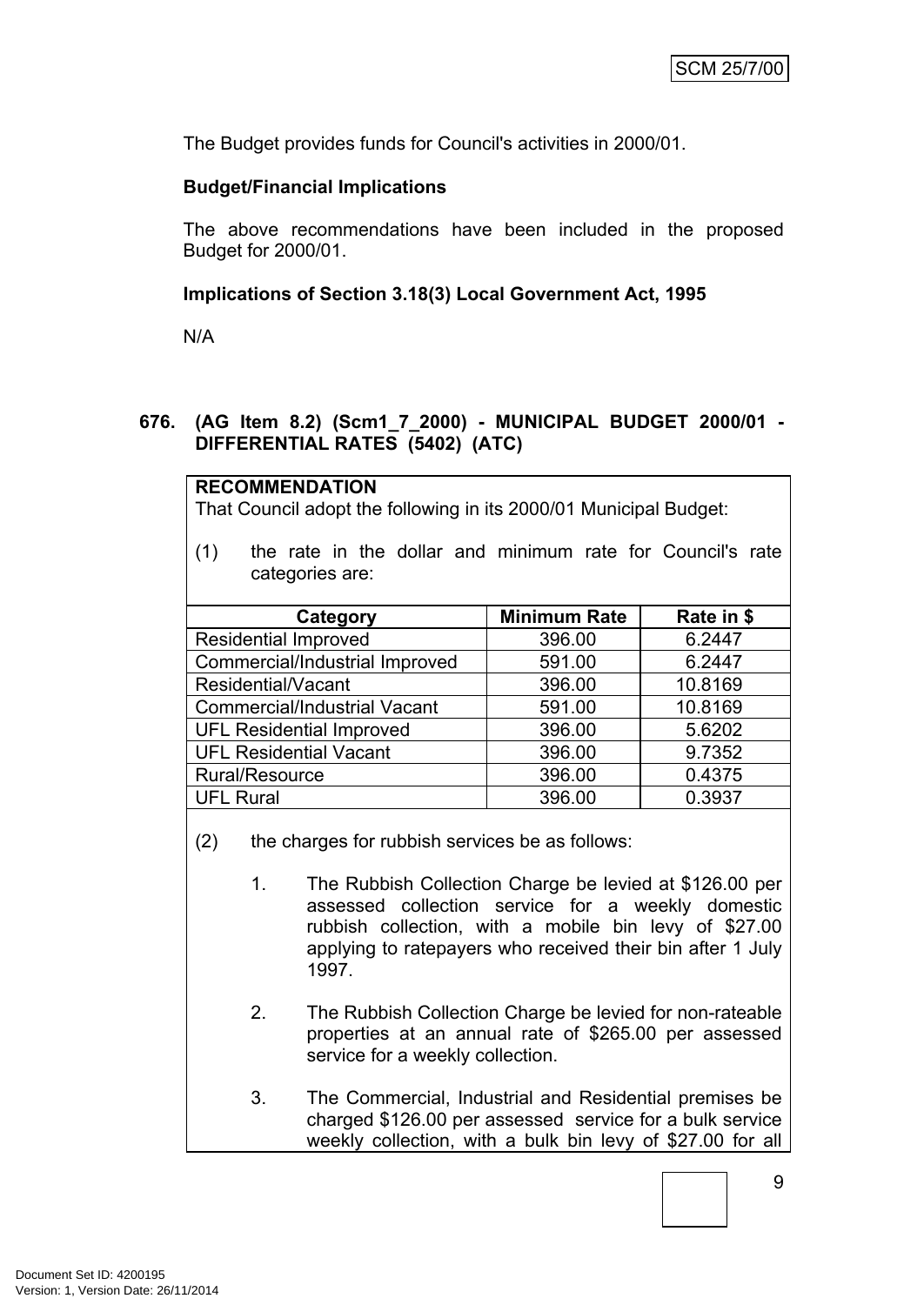bins delivered after 1 July 1996.

- 4. The new rubbish services commencing during the year 2000/01 be levied a mobile bin service charge of \$27.00 and a pro-rata charge based on \$126.00 p.a.
- (3) a discount of 5.00% be allowed on current rates provided that all rates and charges due are paid within thirty-five(350 days of the date of issue of the rate notice;
- (4) offer payment options for Rates and Service Charges of:
	- 1. Pay in full and receive discount (on current rates only).
	- 2. Pay in two instalments; and
	- 3. Pay in four instalments.

provided that in all cases the first payment must be received within thirty-five days of the issue date of the Rate Notice.

- (5) sets the following payment dates for instalment options:
	- 1. Two instalments
		- First payment due 12 September 2000.
		- Second payment due 16 January 2001.
	- 2. Four instalments
		- First payment due 12 September 2000.
		- Second payment due 14 November 2000.
		- Third payment due 16 January 2001.
		- Fourth payment due 20 March 2001.
- (6) charge an administration fee of \$5.00 for the second and subsequent instalments with alternative arrangements for payment of rates and charges being subject to administration charges of \$5.00 per instalment up to a maximum of \$20.00 per assessment with instalment interest rates and late payment interest rates to apply;
- (7) the interest rate on instalment payments be 5.5% per annum and the late payment interest rate be 11.00% per annum;
- (8) once-off extensions up to sixty(60) days be charged instalment interest from the due date but no administration fee; and
- (9) the Rates Incentive Scheme prizes apply for full payment within thirty-five(35) days of the date of issue of the rate notice.

## **TO BE PASSED BY ABSOLUTE MAJORITY OF COUNCIL**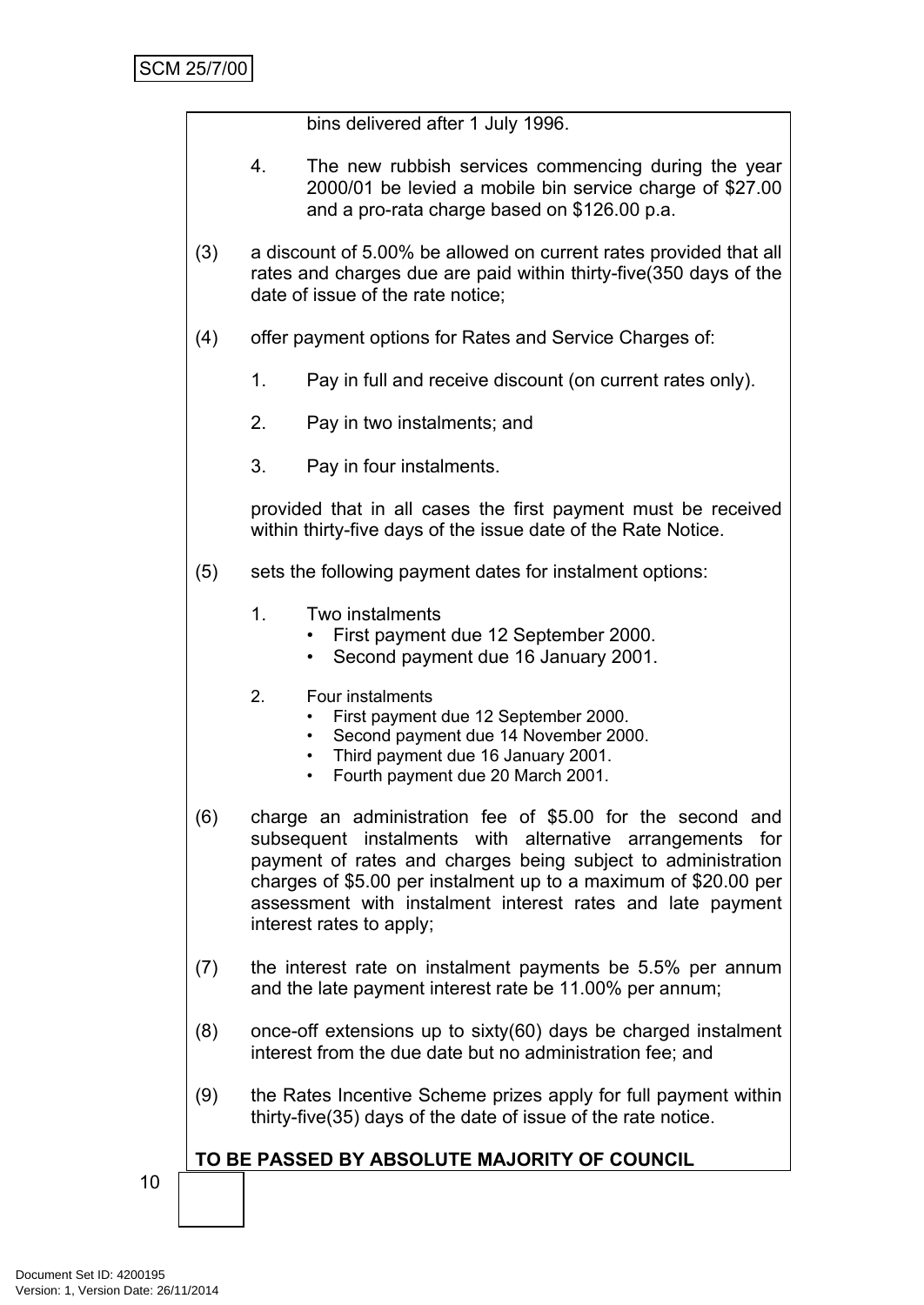## **COUNCIL DECISION**

MOVED Cmr Smithson SECONDED Cmr Jorgensen that Council adopt the following in its 2000/01 Municipal Budget:

(1) the rate in the dollar and minimum rate for Council's rate categories are:

| Category                            | <b>Minimum Rate</b> | Rate in \$ |
|-------------------------------------|---------------------|------------|
| <b>Residential Improved</b>         | 396.00              | 6.2447     |
| Commercial/Industrial Improved      | 591.00              | 6.2447     |
| Residential/Vacant                  | 396.00              | 10.8169    |
| <b>Commercial/Industrial Vacant</b> | 591.00              | 10.8169    |
| <b>UFL Residential Improved</b>     | 396.00              | 5.6202     |
| <b>UFL Residential Vacant</b>       | 396.00              | 9.7352     |
| Rural/Resource                      | 396.00              | 0.4375     |
| <b>UFL Rural</b>                    | 396.00              | 0.3937     |

- (2) the charges for rubbish services be as follows:
	- 1. The Rubbish Collection Charge be levied at \$126.00 per assessed collection service for a weekly domestic rubbish collection, with a mobile bin levy of \$27.00 applying to ratepayers who received their bin after 1 July 1997.
	- 2. The Rubbish Collection Charge be levied for non-rateable properties at an annual rate of \$265.00 per assessed service for a weekly collection.
	- 3. The Commercial, Industrial and Residential premises be charged \$126.00 per assessed service for a bulk service weekly collection, with a bulk bin levy of \$27.00 for all bins delivered after 1 July 1996.
	- 4. The new rubbish services commencing during the year 2000/01 be levied a mobile bin service charge of \$27.00 and a pro-rata charge based on \$126.00 p.a.
- (3) a discount of 5.00% be allowed on current rates provided that all rates and charges due are paid within thirty-five(35) days of the date of issue of the rate notice;
- (4) offer payment options for Rates and Service Charges of:
	- 1. Pay in full and receive discount (on current rates only).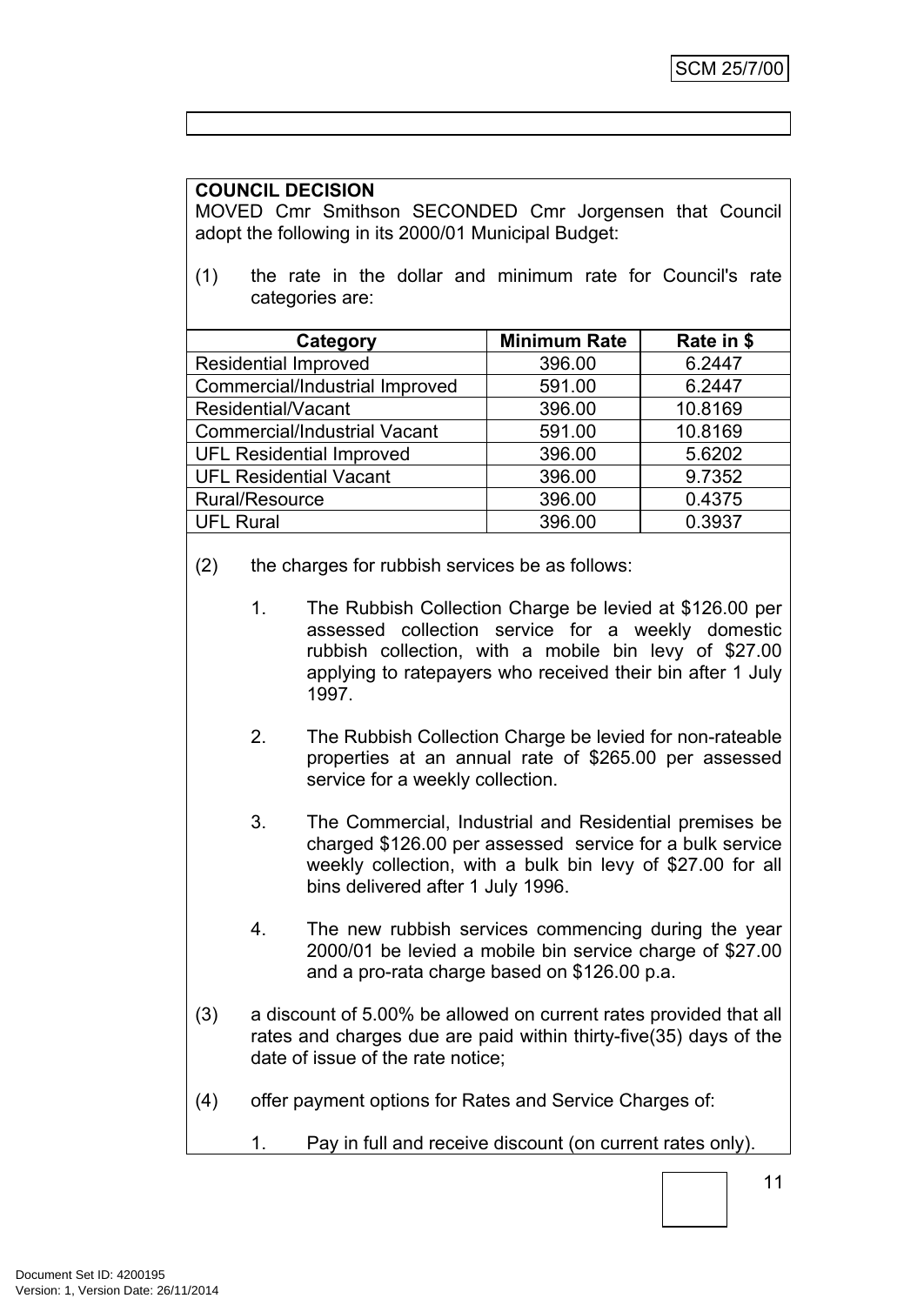- 2. Pay in two instalments; and
- 3. Pay in four instalments.

provided that in all cases the first payment must be received within thirty-five days of the issue date of the Rate Notice.

- (5) sets the following payment dates for instalment options:
	- 1. Two instalments
		- First payment due 12 September 2000.
		- Second payment due 16 January 2001.
	- 2. Four instalments
		- First payment due 12 September 2000.
		- Second payment due 14 November 2000.
		- Third payment due 16 January 2001.
		- Fourth payment due 20 March 2001.
- (6) charge an administration fee of \$5.00 for the second and subsequent instalments with alternative arrangements for payment of rates and charges being subject to administration charges of \$5.00 per instalment up to a maximum of \$20.00 per assessment with instalment interest rates and late payment interest rates to apply;
- (7) the interest rate on instalment payments be 5.5% per annum and the late payment interest rate be 11.00% per annum;
- (8) once-off extensions up to sixty(60) days be charged instalment interest from the due date but no administration fee; and
- (9) the Rates Incentive Scheme prizes apply for full payment within thirty-five(35) days of the date of issue of the rate notice.

# **CARRIED 3/0**

## **Explanation**

It was noted that Item (3) had a typographical error which should have read thirty-five (35) days.

## **Background**

Council is required to adopt an annual Budget by 31 August each year.

#### **Submission**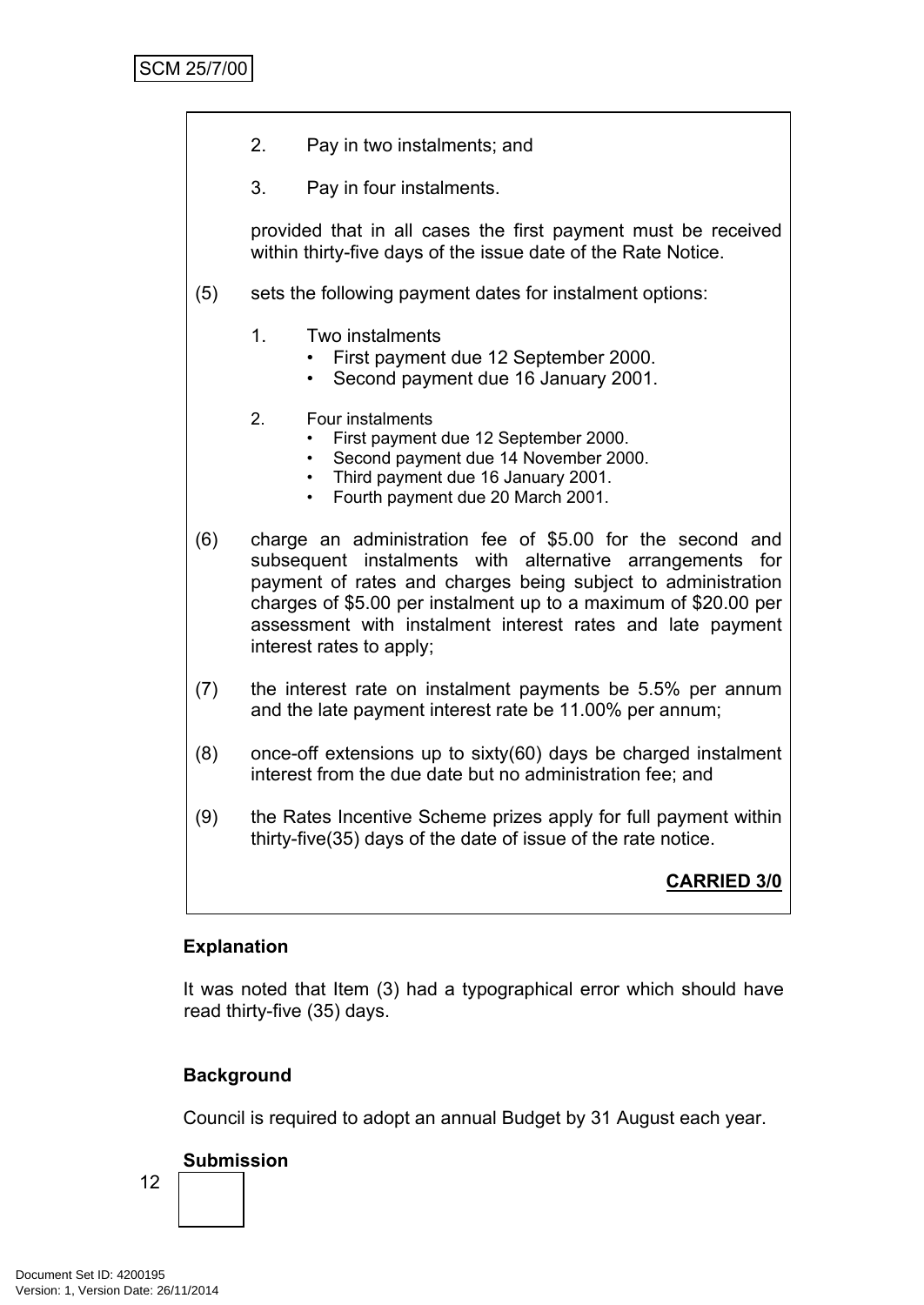N/A

## **Report**

The recommendations shown above relate to the rate in the dollar to be charged, rubbish service charges, discount, payment options and penalty interest rates in the proposed budget for 2000/01.

## **Strategic Plan/Policy Implications**

The budget provides funds for Council's activities in 2000/01.

### **Budget/Financial Implications**

The above recommendations are included in the proposed Budget for 2000/01.

**Implications of Section 3.18(3) Local Government Act, 1995**

N/A

### <span id="page-14-0"></span>**677. (AG Item 8.3) (Scm1\_7\_2000) - ADOPTION OF MUNICIPAL BUDGET 2000/01 (5402) (ATC) (ATTACH)**

#### **RECOMMENDATION**

That Council adopt the Municipal Budget for 2000/01 as attached to the Agenda.

**TO BE PASSED BY ABSOLUTE MAJORITY OF COUNCIL**

#### **COUNCIL DECISION**

MOVED Cmr Jorgensen SECONDED Cmr Smithson that the recommendation be adopted.

**CARRIED 3/0**

#### **Background**

Council is required to adopt an annual budget by 31 August each year.

#### **Submission**

N/A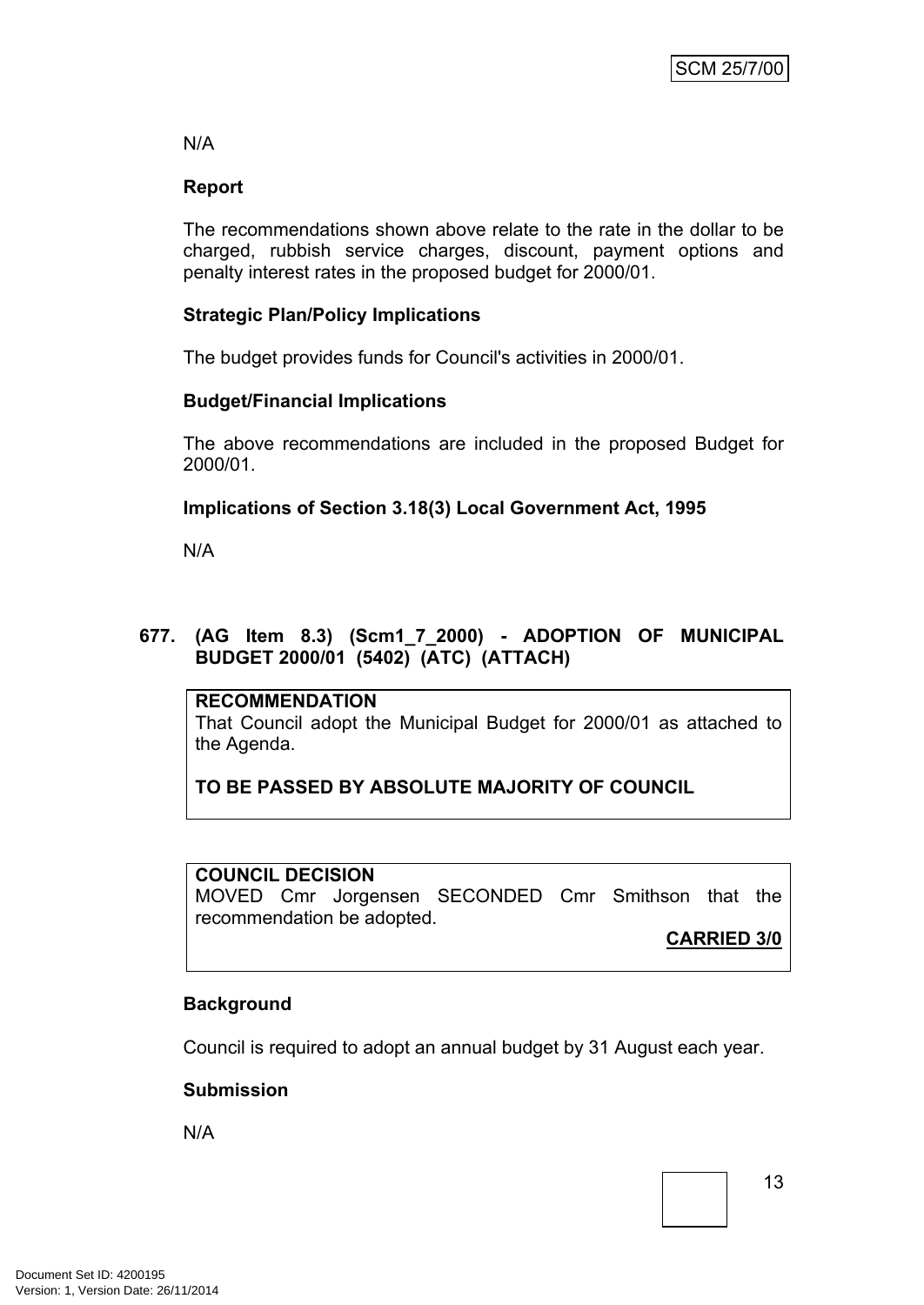## **Report**

The Municipal Budget, in the required AAS27 format, was attached to the Agenda.

## **Strategic Plan/Policy Implications**

The Budget provides funds for Council's activities in 2000/01.

## **Budget/Financial Implications**

The above recommendation adopts the Budget for 2000/01.

# **Implications of Section 3.18(3) Local Government Act, 1995**

N/A

## <span id="page-15-0"></span>**678. (AG Item 9.1) (Scm1\_7\_2000) - RESOLUTION OF COMPLIANCE (Section 3.18(3), Local Government Act 1995) COUNCIL DECISION**

MOVED Cmr Jorgensen SECONDED Cmr Smithson that Council is satisfied that resolutions carried at this Meeting and applicable to items concerning Council provided services and facilities, are:-

- (a) integrated and co-ordinated, so far as practicable, with any provided by the Commonwealth, the State or any public body;
- (b) not duplicated, to an extent Council considers inappropriate, services or facilities as provided by the Commonwealth, the State or any other body or person, whether public or private; and
- (c) managed efficiently and effectively.

# **CARRIED 3/0**

Cmr Donaldson thanked the Commissioners and public for their questions and input to the Budget. He also acknowledged the vote of appreciation from the Director, Finance and Corporate Services to staff. Cmr Donaldson also wished the Council well for the facilitation of good service for the City in the next twelve months.

Cmr Jorgensen mentioned on behalf of other Commissioners that the whole Budget process was much better this year as compared to last year. He said that a number of changes had been made in the last